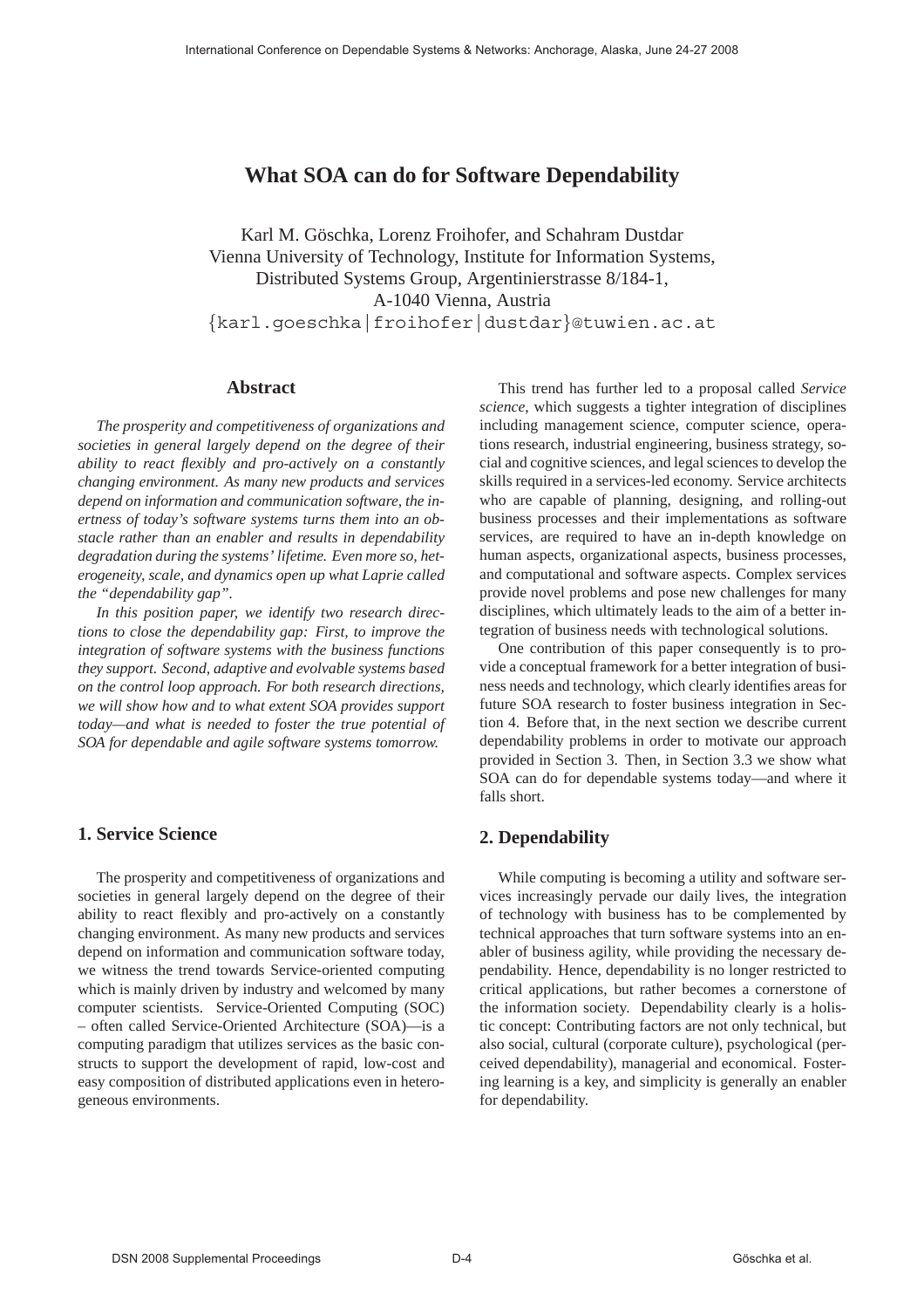Among technical factors, software development methods, tools, and techniques contribute to dependability, as defects in software products and services may lead to failure and also provide typical access for malicious attacks. In addition, there is a wide variety of fault tolerance techniques available, ranging from persistence provided by databases, replication, transaction monitors to reliable middleware with explicit control of quality of service properties and aspect orientation. Adaptiveness, self-properties, and autonomous computing are envisaged in order to respond to short-term changes of the system itself, the context, or the users' expectations.

Unfortunately, heterogeneous, large-scale, and dynamic software systems that typically run continuously often tend to become inert, brittle, and vulnerable after a while. The key problem is, that precisely the emerging systems and applications are the ones that suffer most from a significant decrease in dependability when compared to traditional critical systems, where dependability and security are fairly well understood as complementary concepts and a variety of proven methods and techniques is available today [2]. In accordance with Laprie [8] we call this effect the dependability gap, which is widened in front of us between demand and supply of dependability, and we can see this trend further fueled by an ever increasing cost pressure. This is partly caused by some of the following reasons [12, 8]:

- Change of context and user needs: It is impossible to reasonably predict all combinations of change during design, implementation, deployment, and—most importantly—during run-time.
- Imprecise (and sometimes even competing or contradictory) requirements: Users are either inarticulate about their precise criteria for correctness, performance, dependability, and other system qualities, or different users impose competing or contradictory requirements on the system, partially because of inconsistent needs.
- Interdependencies between systems and software artefacts, and emerging behaviour: The system may be too complex to predict even its internal behaviours precisely. Complexity theory [9] clearly shows that the overall properties of a complex software system are largely determined by the internal structure and interaction of its parts and less by the function of its individual constituents.

As a result, traditional systems experience permanent *dependability degradation* throughout their life-time. This in turn requires continuous and highly responsive human maintenance intervention and repetitive software development processes. While this need for intervention is costly, error-prone, and hence further impairs dependability, it may, in some cases, even become prohibitively slow compared to the system's pace in normal operation.

Hence, our second contribution is to suggest a (potentially nested) control loop approach that converges methods from software engineering with methods from traditional dependability research, as devised in the following section.

# **3. The control loop approach**

Two complementary approaches address the problems of dependability degradation and the dependability gap: Adaptive coupling and run-time software engineering.

## **3.1. Adaptive coupling**

First, large and dynamic systems can benefit from shortterm adaptivity to react to observed, or act upon expected (temporary) changes of the context/environment (e.g., resource variability or failure scenarios) or users' needs (e.g., day/night setting). As this kind of adaptivity (also termed software agility) should be provided without explicit user intervention, it is also termed autonomous behavior or selfproperties, and often involves monitoring, diagnosis (analysis, interpretation), and reconfiguration (repair) [5].

One of the main reasons why many approaches fell short in the past, lies in the major focus on the system's components (e.g., by focusing on recompilation, reconfiguration, and redeployment of components), while complexity theory [9] on the other hand clearly shows that the overall properties of large and complex software system are largely determined by the internal structure and interaction of its parts and less by the function of its individual components.

Service oriented architectures (SOA) already address this perception by putting a strong focus on structure completely separated from the implementation of individual constituents. So far so good, but there is still an important aspect missing: The internal structure of a system is formed by relationships of differing strengths between constituents. Components with tighter connections (or coupling) cluster to sub-systems, while other components may remain more loosely-coupled with each other or with clustered sub-systems. Hence, a complex software system provides a mixture of tightly and loosely coupled parts. As an important consequence, the overall system properties are determined not only by the structure but also by the strength of coupling of its relationships.

Thus the inner control loop has to adaptively control the strength of coupling between the system's constituents as the most promising approach to influence/control its overall dependability properties.

To provide the desirable degree of adaptivity, competing dependability and security properties of the overall system have to be explicitly balanced according to the re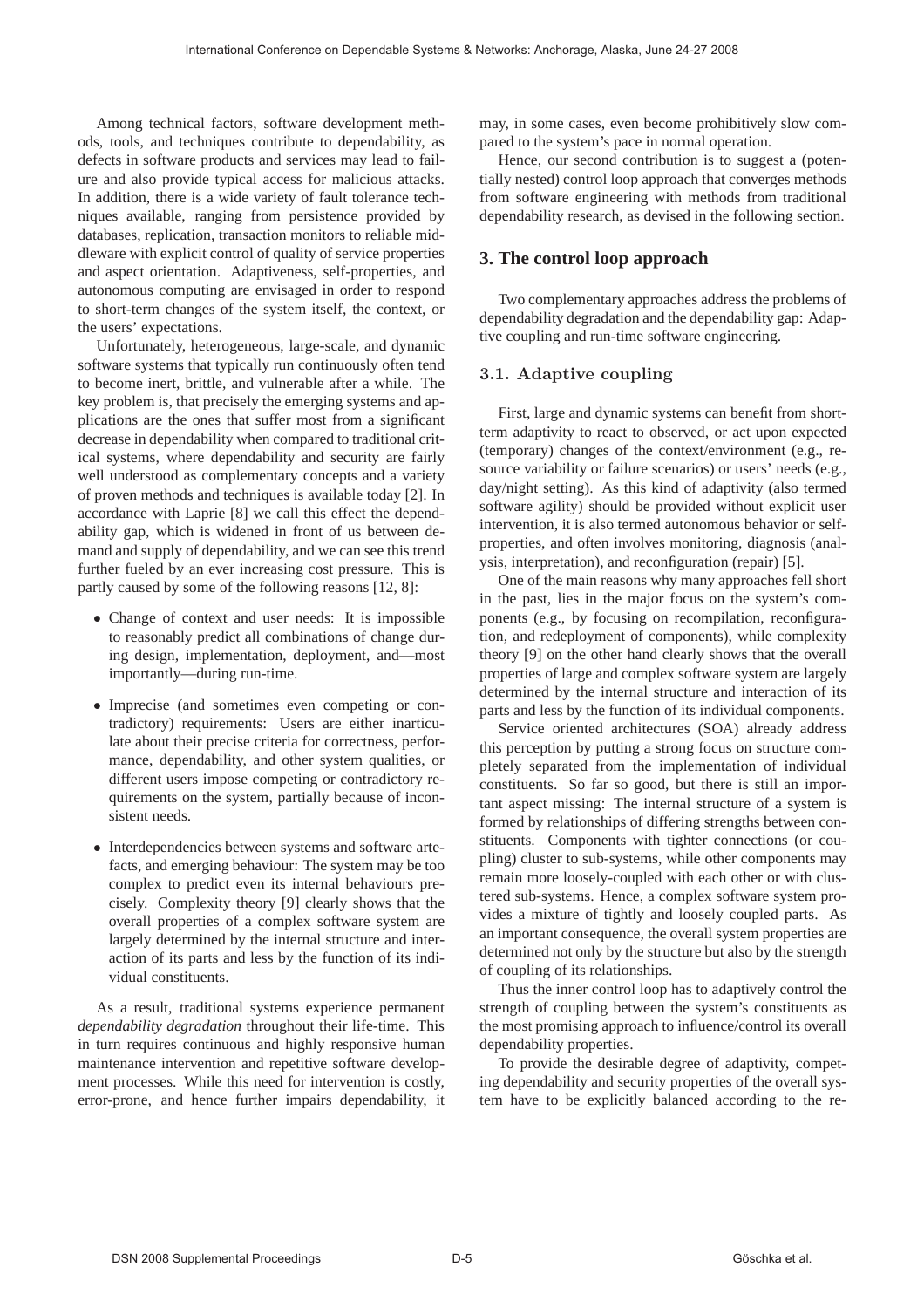spective situation (context, failure scenarios, current user needs). This balancing should flexibly be performed as interaction between infrastructure and application (or even the end user) through the explicit control of adaptive coupling mechanisms between software services, typically through run-time selection and reconfiguration of dependability protocols, e.g., consistency of replication protocols.

#### **3.2. Run-time software engineering**

Second, as not all possible evolvements can be foreseen for long-running software, long-term evolution has to be supported to regulate the emerging behavior of large and dynamic systems, again, with respect to the evolvement of the requirements and user expectations, but also in response to long-term changes in the context.

This will be performed by changing the system's design during run-time, which in turn requires run-time processable requirements and design-views in the form of constraints [4], models ("UML virtual machine"), or (partial) architectural configurations. The ultimate idea here is to move into run-time what previously could only be done by modifying an application off-line during design-time.

These run-time accessible and processable requirements can be stored in repositories or be accessed via reflection, aspect-oriented programming, or protocols for meta-data exchange. They can explicitly be manipulated and configured, which allows such a system to balance or trade certain properties against each other or against user needs during run-time.

Clearly, this requires middleware services to support access and manipulation of requirements and negotiation of properties and needs. The vision here is a convergence of software development tools with middleware (including traditional dependability, fault tolerance, and adaptivity concepts), to provide for run-time software development tools to compensate for dependability degradation by re-engineering running software. Yet, in turn, this introduces new challenges for dependability engineering, requiring methods for run-time verification and testing, for example.

Figure 1 shows the outer control loop: The dependability properties of the system are measured ("software sensors") and compared to the users' current needs. During a negotiation process, it is decided which properties are traded against each other according to the current system state, context, and users' needs. Finally, the system is changed via adjustment of run-time processable requirements, in order to achieve the properties as intended. Short-term adaptivity and long-term evolution can accordingly be differentiated as a combination of two nested control loops, where the inner loop represents adaptivity and the outer loop (as depicted in Figure 1) represents software evolution.

Regardless of the pace of change, both approaches address the imprecise, emerging, and ever-changing nature of large and long-running software systems and introduce iterative steps of adaptation and evolvement during run-time. Both approaches are needed in practice and will need different solutions, but have in common the need for

- 1. reconfiguration of the architectural coupling and adaptive usage of differing strengths of communication coupling,
- 2. measurement of dependability properties in order to provide means to balance them and interactively negotiate them with users, and
- 3. run-time processable meta-data representing the current run-time structure and the design-view, including explicit context dependencies, explicit ordering and wiring, explicit redundancy control.

#### **3.3 Service-Oriented Computing**

Although one could—in principle—build a system as described above with almost any kind of technology, some are more efficient and beneficial than others. Service-Oriented Computing (SOC) is an emerging computing paradigm utilizing services to support the rapid development of distributed applications in heterogeneous environments. The visionary promise of service-oriented computing is a world of cooperating services being loosely coupled to flexibly create dynamic business processes and agile applications that may span organizations and computing platforms and can, nevertheless, adapt quickly and autonomously to changes of requirements or context. Web services may be dynamically aggregated, composed, and enacted as Web services workflows. In the following we investigate, how and to what extent SOC can currently support adaptive dependability, but also new challenges that arise from the deployment of SOC. From the most important standardsthe following relate to our work:

*Web service coordination:* The Web services coordination framework (WS-Coordination [7]) provides a foundation layer for consensus between Web services, where specific consensus protocols can be built upon, e.g., distributed transactions. A service-oriented transaction model has to provide comprehensive support for longrunning transactions between loosely-coupled (federated) service partners and resources, including negotiations, conversations, commitments, contracts, tracking, payments, and exception handling, thereby contributing to the notion of adaptive coupling. Two particular standards build upon the WS-Coordination framework: The WS-AtomicTransaction [7] and the WS-BusinessActivity [1].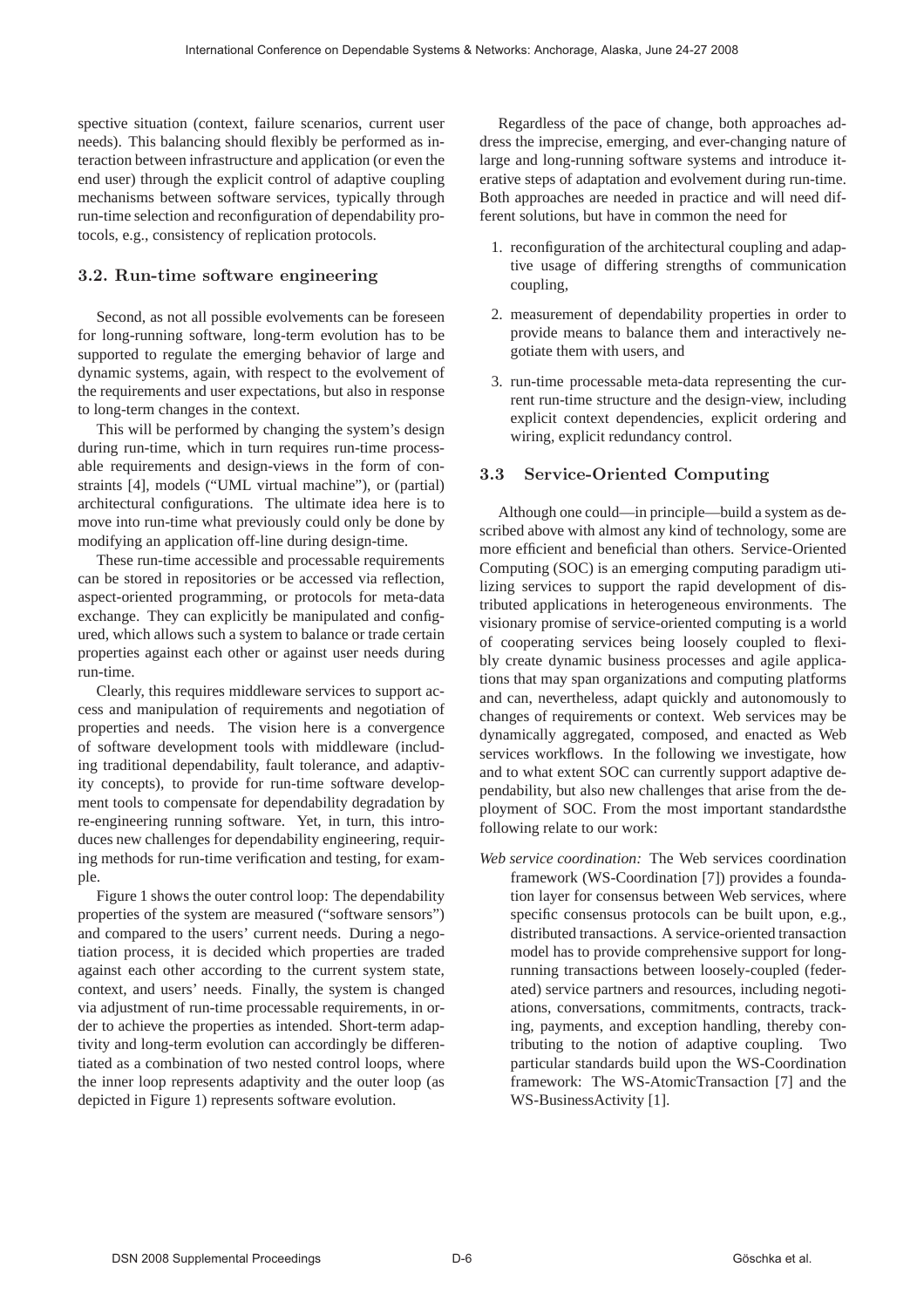

**Figure 1. Control loop of dependable evolution through run-time model-/constraint-change.**

- *Web service publishing and discovery.* The Universal Description, Discovery and Integration (UDDI) protocol is one of the major building blocks for binding (and therefore coupling) of Web services, alternate approaches are available as well [3].
- *Web service meta-data exchange.* This standard [6] explicitly addresses the need for extensive exchange of metadata in an environment which deploys adaptive coupling. It provides a framework to support meta-data for particular purposes being exchanged between interested participants and is therefore an important means of run-time manipulation of software.
- *Service oriented middleware (SOM).* The highly dynamic modularity and need for flexible integration of services lead to the question to what extent service-orientation at the middleware layer itself is beneficial (or not). While the idea is tempting, to provide services like a transaction service or a group membership service (service groups), in some cases such a "service" is more a system's aspect than a coherent service, like for instance most dependability attributes. Providing endto-end dependability and autonomic capabilities in a heterogeneous, potentially cross-organizational SOA is a particular challenge and the limits and benefits have still to be investigated.
- *Service replication.* [11] compares state-of-the-art service replication middleware with object replication middleware on an architectural level in the case of strict consistency: Object and service replication middleware share many commonalities and only subtle differences, caused by (i) the different granularity of objects and

services and (ii) different technology standards (e.g., CORBA vs. WS). Clearly, the wheel need not be reinvented here.

Summing it up, service-oriented computing addresses some needs for adaptive dependability between a system's constituents (coordination, discovery, meta-data), and hence contributes to the dependability of such systems. On the other hand, SOC poses new research challenges, in particular for the SLA of typical end-to-end properties, like dependability *guarantees*. In some cases, SOC turns out to be "yet another technology", but does not contribute to improvements, which is, e.g., the case for replication. Therefore, SOC as it is today provides some promising aspects, but today's realizations still fall short to address the full scope of needs of adaptive, dependable systems. Hence, future research is needed to develop SOC standards and technology to their full potential.

# **4. A framework for business integration**

In many cases, service-oriented architectures can now realize the vision of a "plug-and-play" business IT infrastructure. Web services could also leverage the creation of business networks through which aggregations of products and services can flow freely. They have the potential for transforming how businesses and organizations interact within themselves and with others. Web services are expected to fuel a new wave of electronic business, application integration, and business-to-business (B2B) interactions, as the industry moves towards application and service integration, rather than dedicated system development that require extensive design, deployment and integration efforts.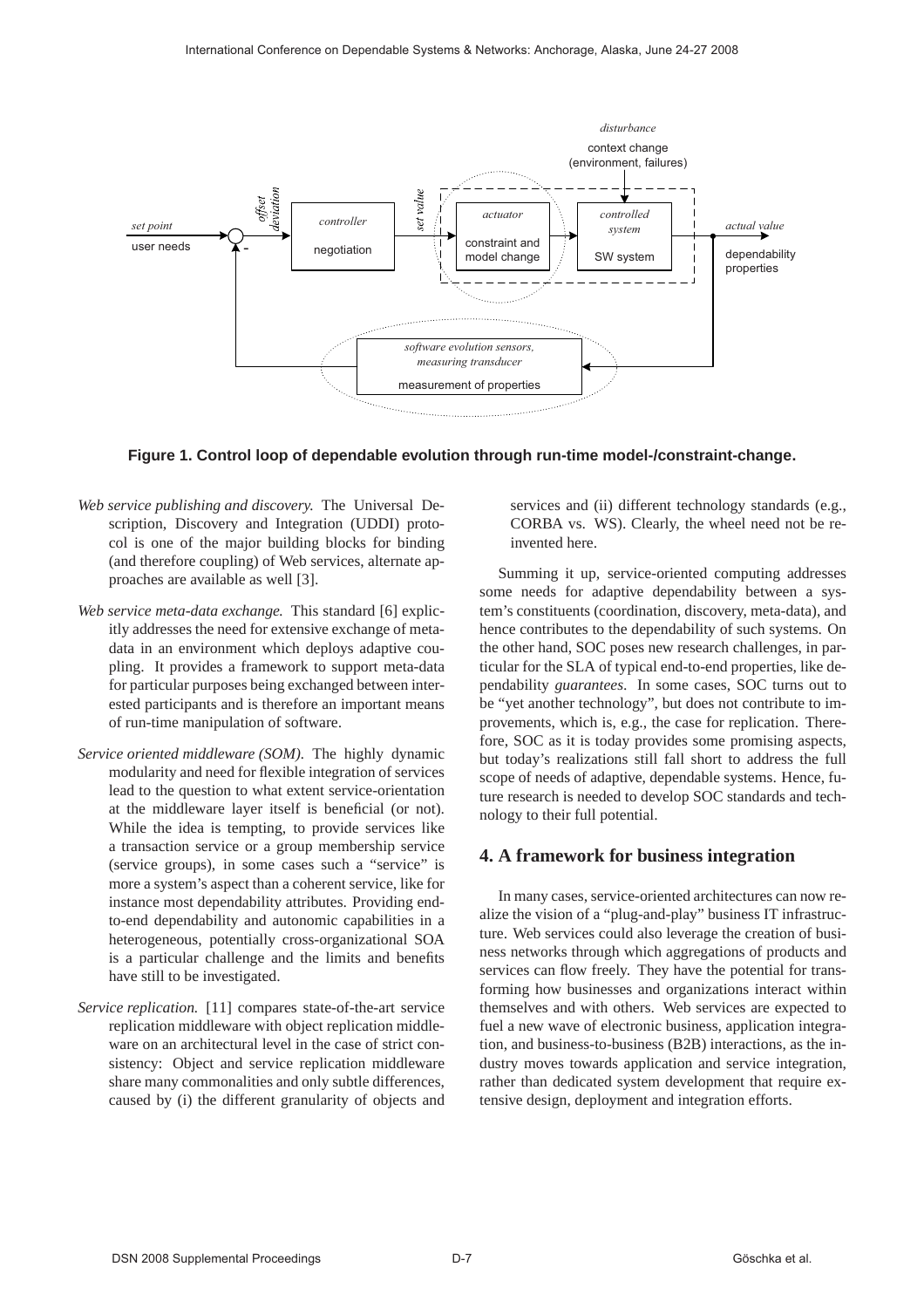

**Figure 2. A framework for agile business integration.**